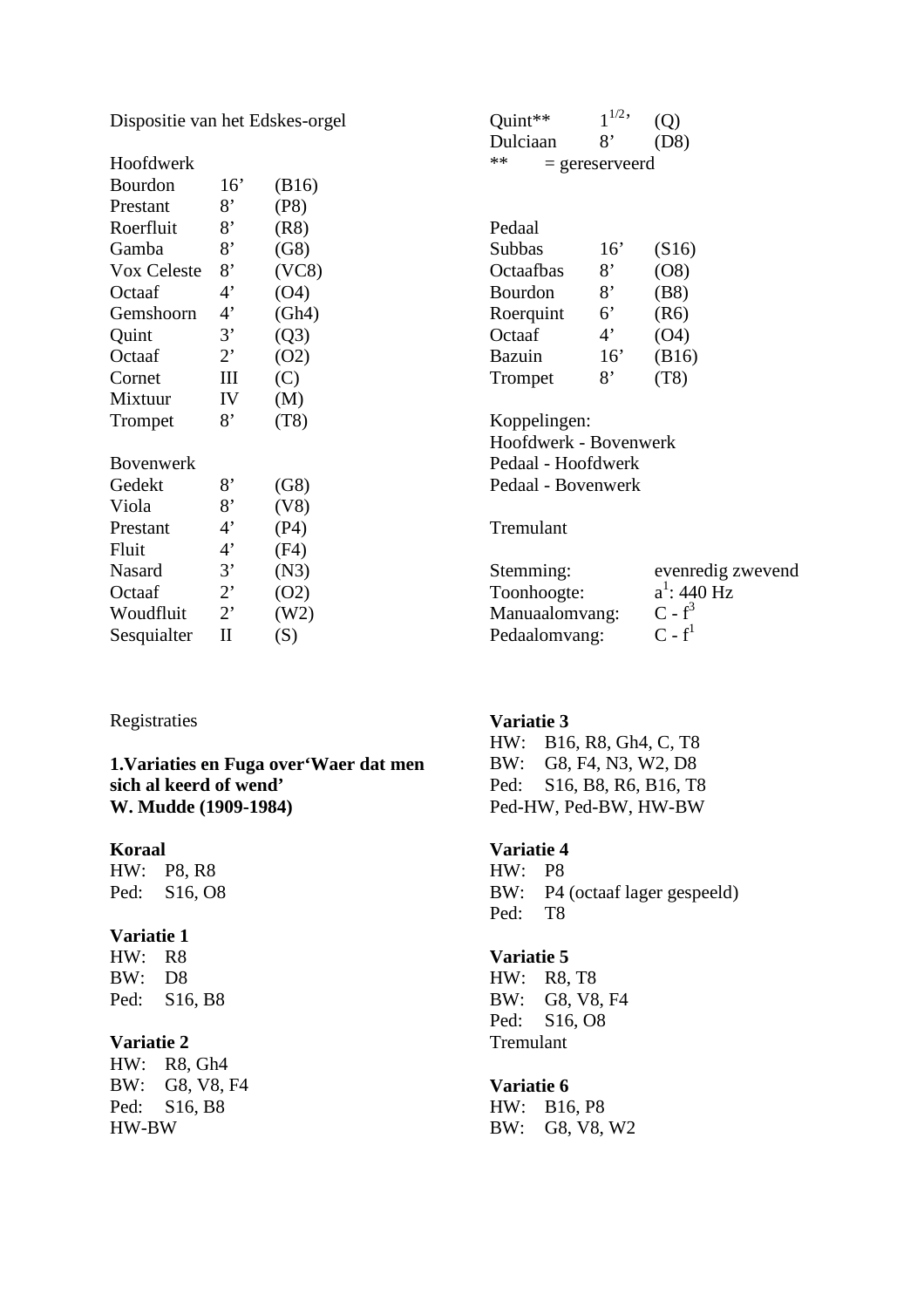### **Variatie 7**

HW: B16, R8, Gh4 BW: G8, V8, F4, N3 Ped: S16, B8 Ped-HW, HW-BW

### **Fuga**

HW: R8, Gh4, T8 BW: G8, V8, F4, N3, D8 Ped: S16, O8, B8, O4, T8 Ped-HW, Ped-BW, HW-BW

#### **Tijdens fuga**

HW: +P8 BW: +W2

#### **Koraal**

 $HW: +B16, +C$ Ped:  $+ R6, +B16$ 

**2.Concerto in a-moll BWV 593 A.Vivaldi (1678-1741) / J.S. Bach (1685- 1750) Deel 1: zonder aanduiding**

HW: P8, O4, Q3, O2, M, T8 BW: G8, P4, N3, O2, D8 Ped: S16, O8, O4, B16, T8 Ped-BW, HW-BW

| Maat 55 | Ped: $-B16$ |
|---------|-------------|
| Maat 62 | $Ped: +B16$ |
| Maat 71 | Ped: $-B16$ |
| Maat 78 | $Ped: +B16$ |

# **3.Concerto in a-moll BWV 593 A.Vivaldi (1678-1741) / J.S. Bach (1685- 1750) Deel 2 : Adagio**

HW: R8, Gh4 BW: G8, F4 Tremulant

**4.Concerto in a-moll BWV 593 A.Vivaldi (1678-1741) / J.S. Bach (1685- 1750)** 

### **Deel 3 : Allegro**

HW: P8, O4, Q3, O2, M, T8 BW: G8, O2, S, D8 Ped: S16, O8, O4, T8 Ped-BW, HW-BW

# **5.Passacaglia, Koraal en Fuga over 'Wie maar de goede God laat zorgen' C. de Wolf (1880-1935)**

### **Thema en variatie 1**

HW: R8, G8 BW: G8, V8 Ped: S16, B8 Ped-HW, Ped-BW

# **Variatie 2**

HW: R8, G8, Gh4 BW: G8, V8, F4 Ped: S16, B8 Ped-HW, Ped-BW

# **Variatie 3**

HW: R8, G8, Gh4 BW: G8, V8, F4 Ped: S16, O8, B8 HW-BW

### **Variatie 4**

HW: P8, Gh4 BW: G8, V8, F4 Ped: S16, O8, B8

# **Variatie 5**

BW: V8

#### **Variatie 6**  HW: P8, O4

### **Variatie 7**

HW: P8 BW: G8, V8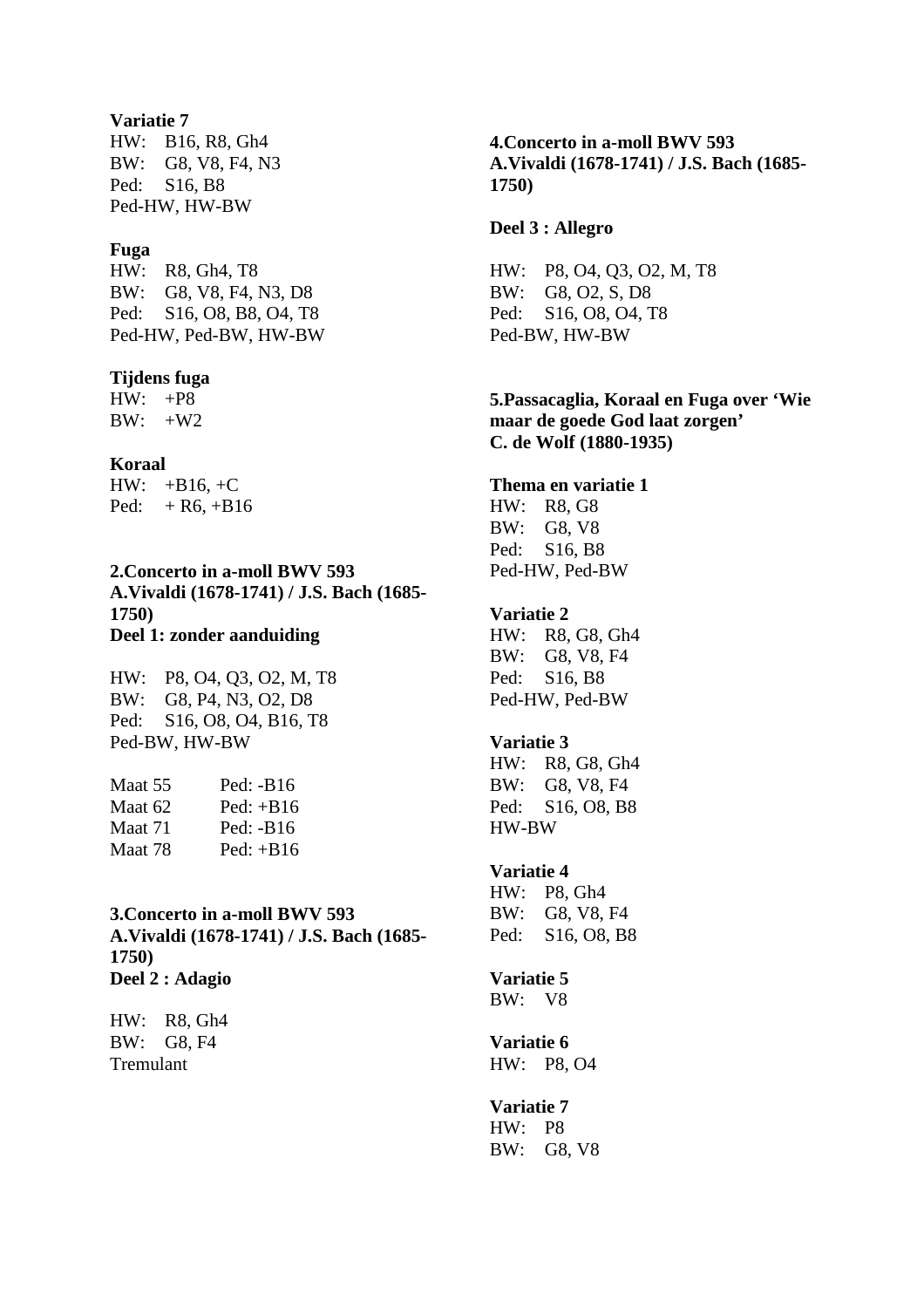#### **Variatie 8**

HW: P8, R8 BW: G8, V8, F4 Ped: S16, O8, B8, O4 Ped-HW, Ped-BW, HW-BW

### **Op de helft van deze variatie:**

BW:  $+N3, +W2, +D8$ Ped:  $+T8$ 

# **Variatie 9**

HW: P8, R8, T8 BW: G8, V8, F4, N3, W2, D8 Ped: S16, O8, B8, O4, B16, T8 Ped-HW, Ped-BW, HW-BW

### **Variatie 10**

HW: R8, G8 BW: G8, V8 Ped: S16, B8 Ped-HW, HW-BW

### **Variatie 11**

HW: G8, VC8 Ped: S16, B8 Ped-HW

# **Variatie 12**

HW: G8, VC8 BW: G8, V8 Ped: S16, B8 Ped-HW

### **Variatie 13**

HW: R8, G8 BW: G8, V8 Ped: S16, B8 Ped-HW, HW-BW

# **Variatie 14 en 15**

HW: R8, G8, Gh4 BW: G8, V8, F4 Ped: S16, O8, B8

### **Variatie 16**

HW: B16, P8, R8, O4, Q3, O2, M, T8 BW: G8, V8, P4, O2, D8 Ped: S16, O8, B8, R6, O4, B16, T8 Ped-HW, Ped-BW, HW-BW

#### **Koraal**

HW: P8 BW: G8, V8 Ped: S16, O8 Ped-BW

Laatste regel koraal  $+ HW-BW$ 

### **Fuga**

HW: P8, R8, O4, Q3, O2 BW: G8, V8, P4, N3, O2, D8 Ped: S16, O8, B8, O4 Ped-HW, Ped-BW, HW-BW

Maat 26: HW : +T8

Inzet koraalmelodie in pedaal  $HW: +B16, +M$ Ped: +R6, +B16

Vijfde Koraalregel  $BW: +S$ 

# **6.Partita over Psalm 130 A.C. Schuurman (1904-1998**)

### **Koraal**

HW: B16, R8, G8 BW: G8, V8 Ped: S16, B8, R6 Ped-HW, Ped-BW, HW-BW

#### **Variatie 1**

HW: P8, R8, G8 BW: G8, V8 Ped: S16, O8, B8, R6 Ped-HW, Ped-BW, HW-BW

#### **Maat 24**   $HW· + Gh4$

**Maat 36** 

 $BW: +F4$ 

### **Maat 49**   $BW: +D8$

**Maat 53**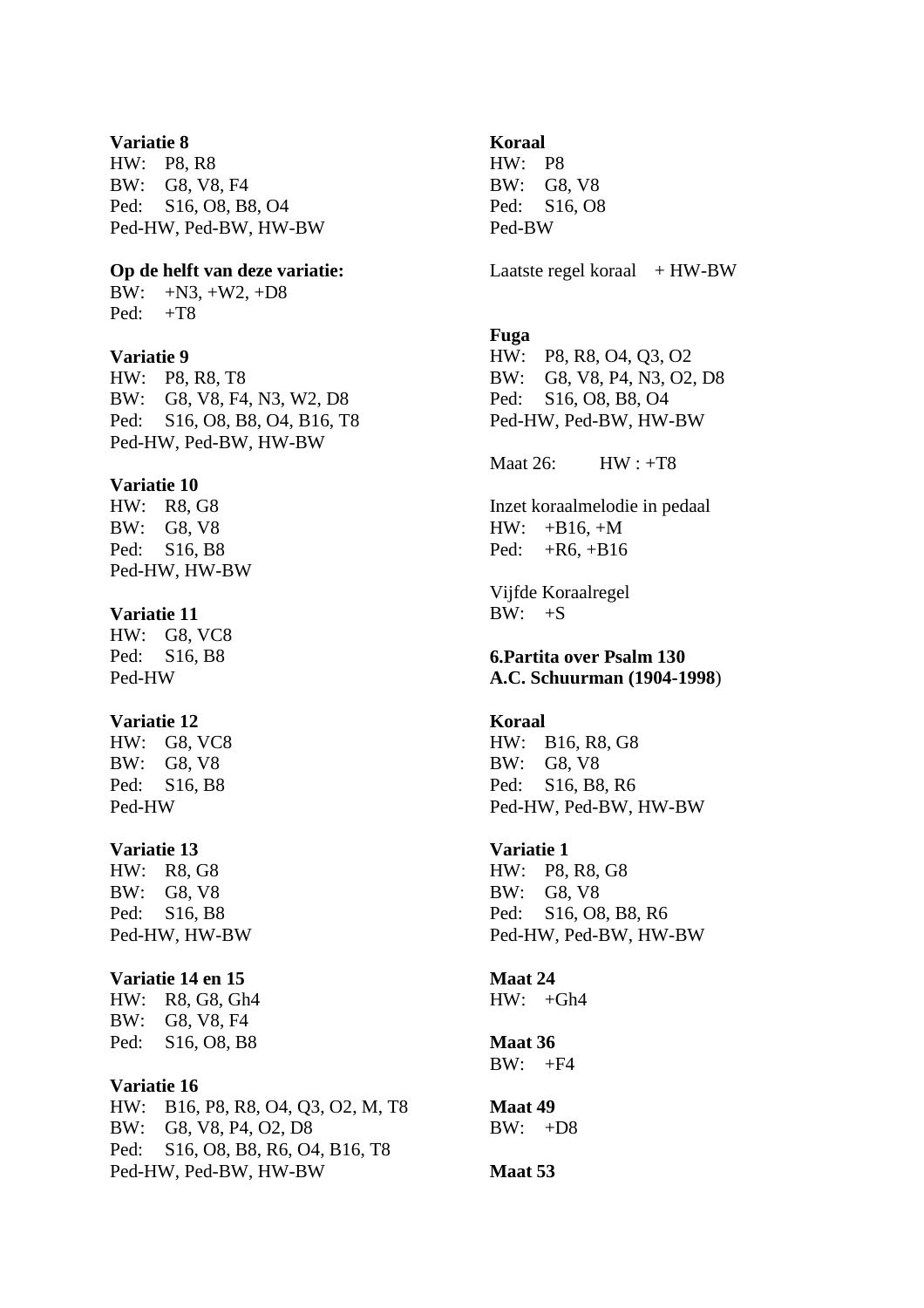BW: -D8 -HW-BW

### **Variatie 2**

HW: P8, R8, G8, Gh4, T8 BW: G8, V8, F4, N3, W2, D8 Ped: S16, O8, B8, R6, T8 Ped-HW, Ped-BW, HW-BW

# **Maat 30**

 $HW: +C$ 

# **Maat 42**

HW: -C

**Maat 46**  BW: -F4, -N3, -W2

#### **Maat 48**

HW: -T8 -Ped-HW

# **Maat 50**

HW: -P8 Ped: -T8

# **Maat 53**

BW: -D8 Ped: -O8

**7.Sonate VI F. Mendelssohn-Bartholdy (1809-1847)** 

# **Koraal**

HW: B16, P8, R8 BW: G8, V8 Ped: S16, O8, B8 Ped-HW, Ped-BW, HW-BW

# **Variatie 1**

HW: P8, Gh4 BW: G8, V8 Ped: B8 Ped-BW

# **Variatie 2**

HW: P8, O4 BW: G8, V8, P4 Ped: S16, O8, B8, O4 Ped-HW, Ped-BW, HW-BW

# **Variatie 3**

HW: P8 BW: G8, V8 Ped: S16, B8

**Variatie 4**  HW: P8, R8, O4, Q3, O2, M, T8 BW: G8, V8, D8 Ped: S16, B8, R6, O4, B16, T8 Ped-HW, Ped-BW, HW-BW

# **Tweede helft**

BW:  $+P4, +O2, +S$ 

**Slot HW:+B16** 

**8.Sonate VI F. Mendelssohn-Bartholdy (1809-1847)** 

#### **Fuga**

HW: P8, R8, O4, Q3, O2, T8 BW: G8, P4, O2, D8 Ped: S16, O8, O4, T8 Ped-HW, Ped-BW, HW-BW

### **9.Sonate VI**

**F. Mendelssohn-Bartholdy (1809-1847)** 

### **Finale**

HW: G8, VC8 BW: V8 Ped: S16 Ped-HW, Ped-BW, HW-BW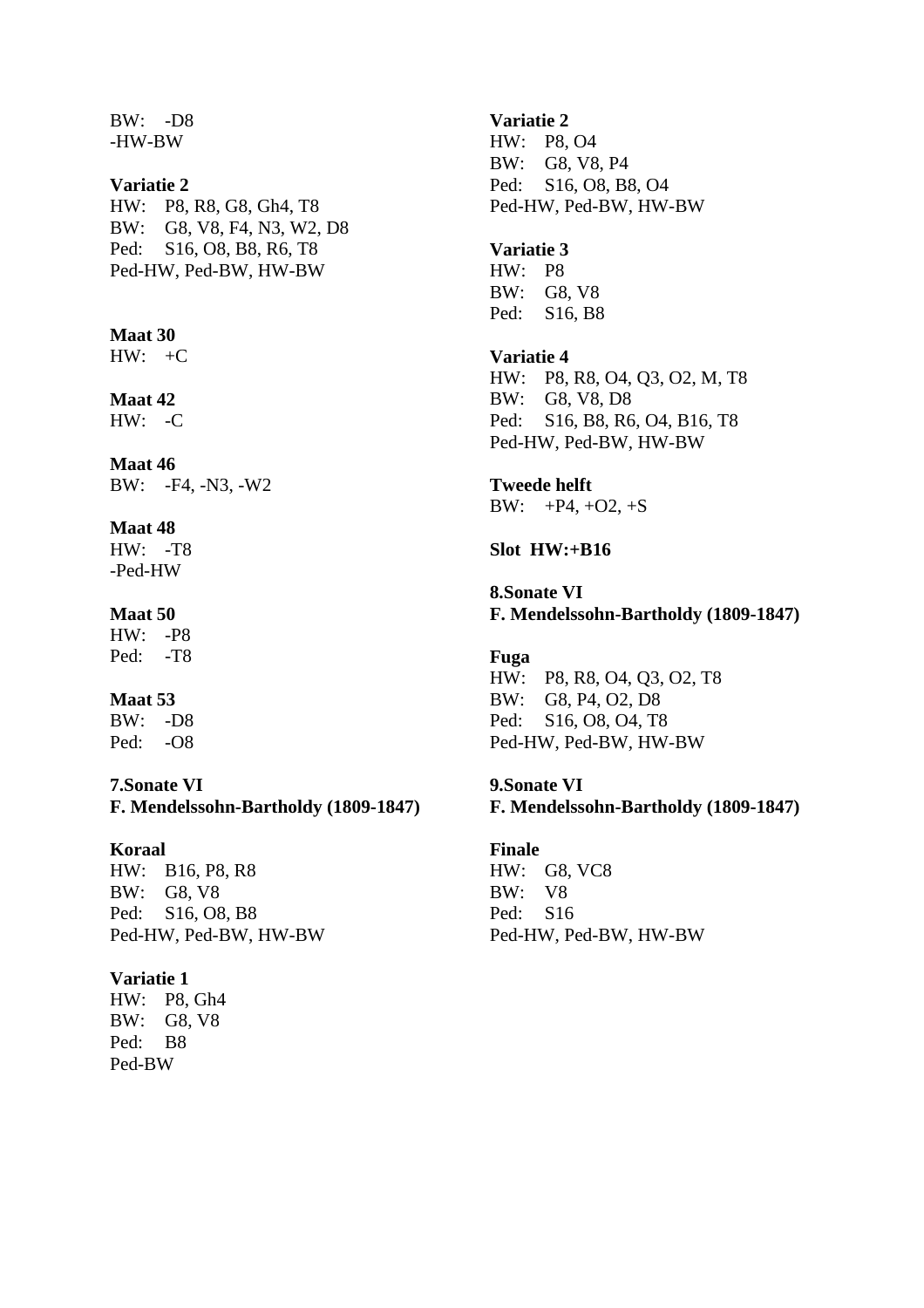# **10.Partite diverse sopra Psalm 101 P. Post (1909-1979)**

# **Partita I**

HW: P8 BW: P4, O2 HW-BW

# **Partita II**

HW: P8, O4, O2 BW: G8, V8, P4, O2 Ped: S16, O8, O4

# **Partita III**

HW: T8 BW: G8, V8, F4 Ped: S16, B8

# **Partita IV**

HW: G8 BW: V8 Ped: S16 Ped-HW, HW-BW

### **Partita V**

HW: Q3, T8 BW: G8, V8, P4, O2, D8 Ped: O4, T8 Ped-HW

# **Partita VI**

HW: R8, Gh4 BW: G8, F4, S Ped: S16, B8 Tremulant

# **Partita VII**

HW: B16, P8, R8, O4, Q3, O2, M, T8 BW: G8, P4, O2, S, D8 Ped: S16, O8, Q6, O4, B16, T8 Ped-HW, Ped-BW, HW-BW

### **Partita VIII**

HW: B16, P8, R8, O4, Q3, O2, M, T8 BW: G8, P4, O2, S, D8 Ped: S16, O8, Q6, O4, B16, T8 Ped-HW, Ped-BW, HW-BW

### **Koraal**

HW: B16, P8, R8, O4, Q3, O2, M, C, T8 BW: G8, P4, O2, S, D8 Ped: S16, O8, Q6, O4, B16, T8 Ped-HW, Ped-BW, HW-BW

# **11.Variaties over Psalm 81 J. Wisse (1965)**

### **Koraal**

HW: B16, R8, Gh4, C, T8 BW: G8, F4, N3, W2, D8 Ped: S16, O8, R6, B16, T8 Ped-HW, Ped-BW, HW-BW

# **Duo**

HW: Gh4, C, T8 BW: G8, F4, N3, W2, D8

# **Canon**

HW: R8, G8 BW: G8, D8 Ped: S16, B8 Trio BW: G8, P4, O2 Ped: O4, T8 Ped-HW, HW-BW